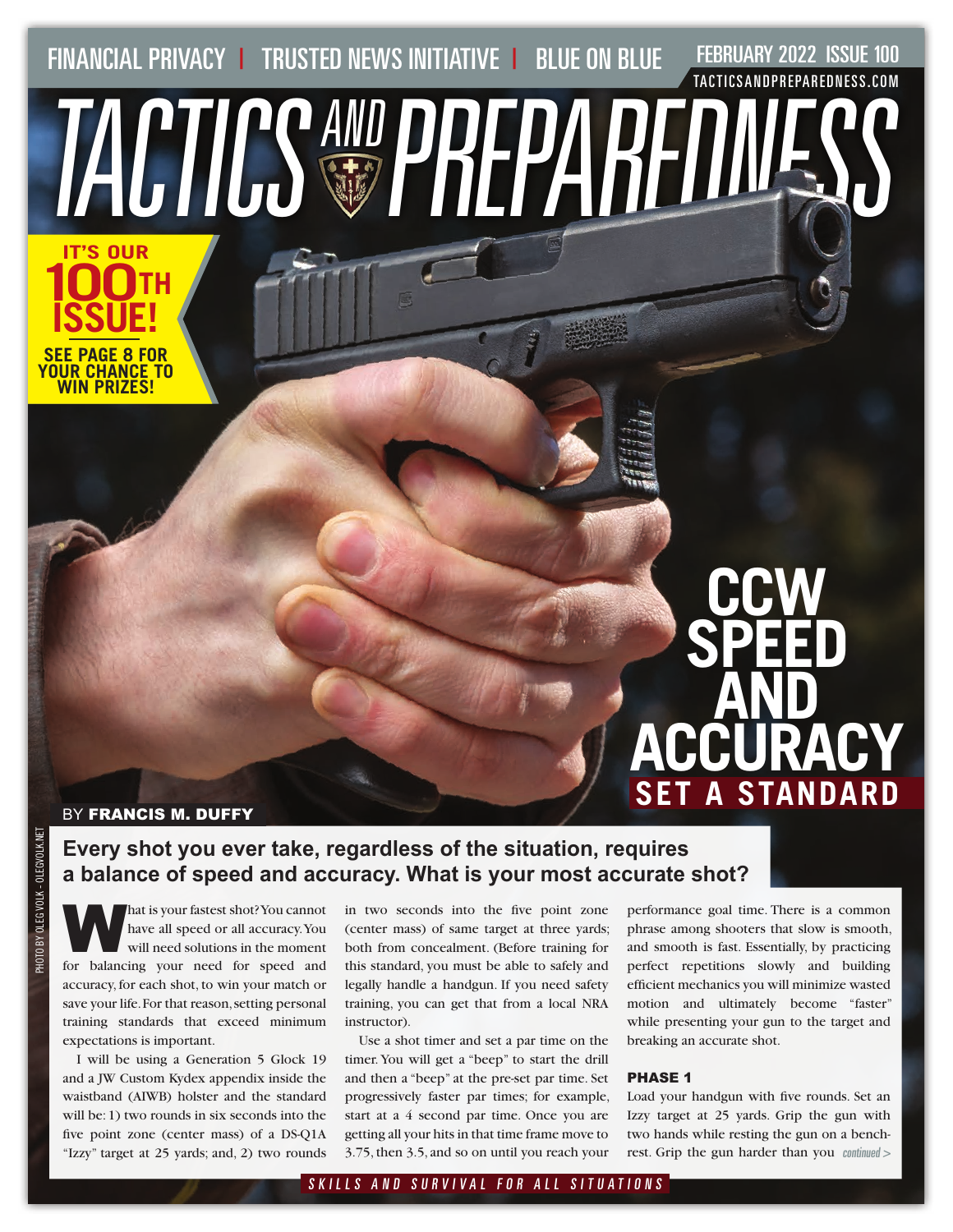# **CONTENTS**

- **01** CCW SPEED AND ACCURACY: SET A STANDARD **BY FRANCIS M. DUFFY**
- **04** GEAR REVIEW: SPETSNAZ SHOVEL
- **05** EXECUTIVE SUMMARY: THE ART OF RESISTANCE **WRITTEN BY JUSTUS ROSENBERG SUMMARY BY JOHN STEVENSON**
- **09** ONLY YOU CAN PREVENT BLUE ON BLUE **BY ADAM SCHOLL**
- **12** MOVING MONEY PRIVATELY: COLD WALLETS, HOT WALLETS AND HAWALA **BY KALIN WOLF**
- **14** THE TRUSTED NEWS INITIATIVE: PROPAGANDA TACTICS IN 2022 **BY JIM LeBLANC**
- **17** DEMOGRAPHIC JIHAD: CONQUEST WITHOUT AN ARMY **BY PAUL WILLIAMS**
- **20** PROFILES OF COURAGE: DR. SIMONE GOLD

## **STAFF**

| DAVID MORRIS and "OX"                            | Publishers |  |
|--------------------------------------------------|------------|--|
| <b>CHRIS GRAHAM</b><br>www.chrisgrahamauthor.com | Fditor     |  |
|                                                  |            |  |

**JOHN HIGGS** Copy Editor

OUR LAWYERS INSIST WE MAKE THE FOLLOWING DISCLAIMER: You may die in an emergency, even if you follow this training to the letter. You might get hurt doing some of the exercises suggested, hurt someone else, or be subject to civil or criminal liability if you do anything mentioned in this newsletter. Verify that the actions mentioned are legal where you are before even considering them. This is presented as a tool to help increase your chance of surviving natural and manmade disasters. While we guarantee your satisfaction with the information, we can not guarantee your survival or well-being. The author provides information about his experiences and preparations and gives general information. He is not an accountant, doctor, investment advisor or attorney and is not in the business of advising individuals on their specific situation. If you need specific professional assistance, please contact a local professional.

©COPYRIGHT 2022 TACTICS AND PREPAREDNESS. ALL RIGHTS RESERVED. THIS PUBLICATION CONTAINS MATERIAL PROTECTED UNDER INTERNATIONAL AND FEDERAL COPYRIGHT LAWS AND TREATIES. ANY UNAUTHORIZED REPRINT OR USE OF THIS MATERIAL IS PROHIBITED. NO PART OF THIS PUBLICATION MAY BE REPRODUCED OR TRANSMITTED IN ANY FORM OR BY ANY MEANS, ELECTRONIC OR MECHANICAL, INCLUDING PHOTOCOPYING, RECORDING, OR BY ANY INFORMATION STORAGE AND RETRIEVAL SYSTEM WITHOUT EXPRESS WRITTEN PERMISSION FROM THE AUTHOR / PUBLISHER.

right: Notice the support hand rotated forward to lock the wrist. Notice the first knuckle of the support hand pointer touching the bottom of the trigger guard.

below: Two-hand grip for a righthanded shooter. Notice positioning of the left thumb in relation to the trigger finger.



think you should with your support hand (do not over grip with your strong-side hand) while rotating your support hand forward to lock the support hand wrist. The first joint on the support hand pointer finger should be touching the bottom of the trigger guard. Use the heel of your support hand to apply pressure to the grip.

The front post should be aligned with the rear sight by visually ensuring that the top edge of the front post is even with the top edges of the rear sight and that the front post has about an equal amount of light on each side of the post. Visually identify a specific spot inside the Izzy's center mass zone. That spot could be centered 6 to 8 inches below Izzy's shirt collar. That is your point-of-aim (POA). Put the aligned sights on that spot. That is your sight picture. Now, focus on the tip of the front sight using your dominant eye, but with both eyes open. Aim small—miss small.

"Prep the trigger" by taking the slack out of the trigger. When the trigger arrives at the "trigger wall" smoothly press the trigger straight to the rear without disturbing the sight picture. Be careful not to over-prep your trigger (taking the slack too quickly) because that can result in an unexpected discharge. Shoot five, slow-fire shots while aiming at the POA on Izzy's center-mass. After each shot keep the trigger pressed to the rear and slowly release the trigger until it resets (you will hear and feel a click) then smoothly press the trigger for the next shot. Repeat the trigger press and reset until all shots are taken.

You need to do some diagnostic troubleshooting if you were unable to stay inside the five ring and this is most easily accomplished with an experienced coach who personally meets these training standards. Head hits, when you are shooting for the chest, should be considered misses (and vice versa). Likely causes of misses are sloppy trigger press and recoil anticipation. Another cause of missing is having a wrong or inconsistent sight picture. Glock 19s tend to require a center-focused sight picture which means that once the sights are aligned the front sight is visually placed on the center of your POA in such a way that the top edge of the front sight post bisects the target. Once successful, move on to the next phase.

#### PHASE 2

This phase starts with dry-fire drills. Confirm the handgun is unloaded and that you have a backstop that will safely contain a fired round. Rack the slide—as you would to execute immediate action—to activate the trigger. Starting with the handgun in a ready position at chest level oriented toward the target, grip the gun firmly with two hands. Keep your finger off the trigger until you have made the decision to fire and start to press the gun toward its apex. While aligning your sights with your dominant eye and both eyes open, acquire an acceptable sight picture (front sight post bisecting the POA you identified), focus on the front sight, and press the trigger as described in Phase 1. Your sight picture must remain stable. Execute immediate action to reset the trigger. Repeat this drill 10 times.

Now, safely follow the above dry-fire instructions with live rounds. Load a magazine with five rounds, then load your handgun. Tap the bottom of the magazine firmly to ensure it is seated. Safely conduct a press-check to ensure you have a round in the chamber.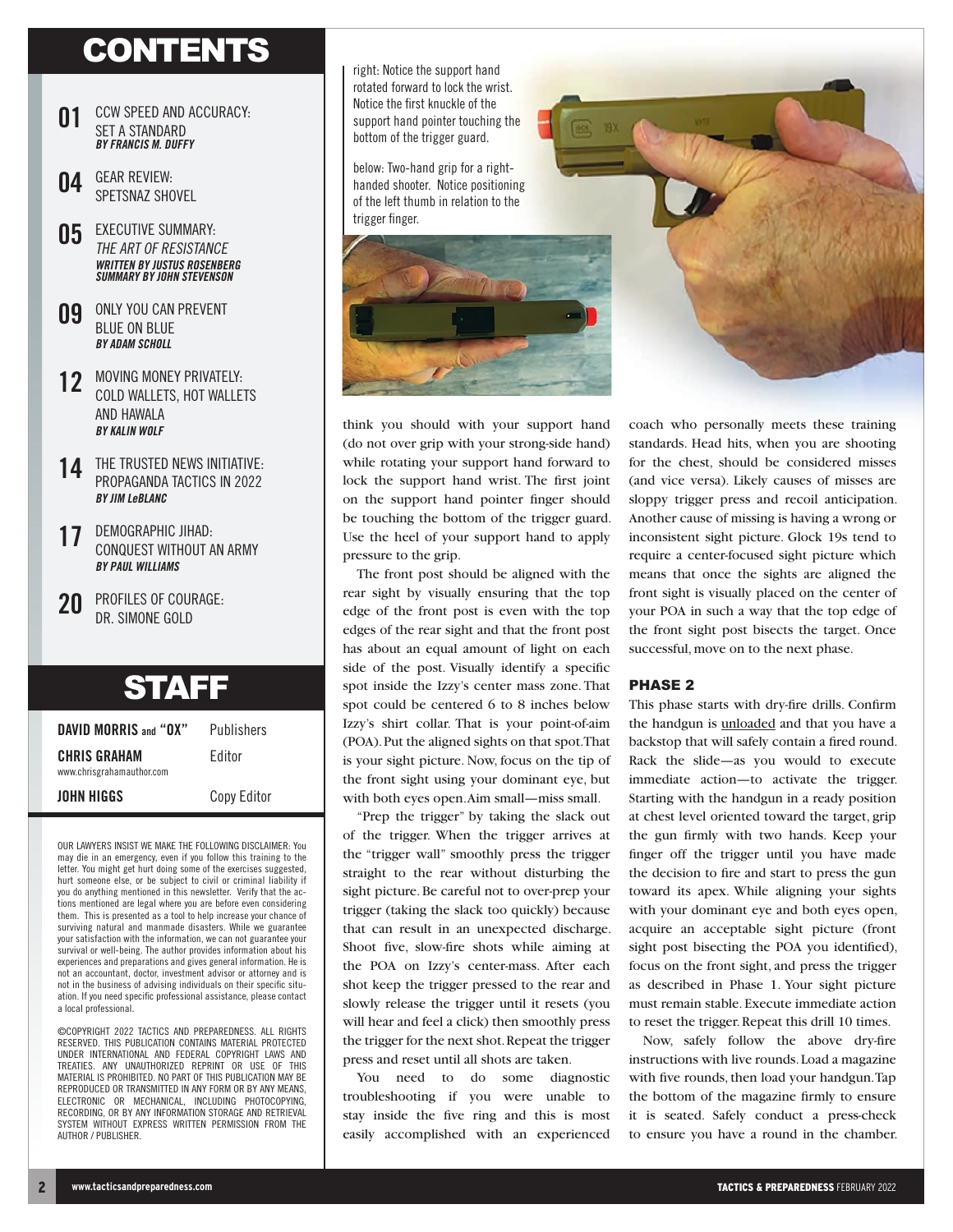

From the ready position (near the center of your chest, oriented to the target), using a two-handed grip, smoothly press the gun to its apex while aligning the sights, acquire a sight picture (focusing on the specific POA), focusing on the front sight using your dominant eye with both eyes open, press the trigger to the "wall" (the point where the trigger stops before breaking), then break five slow shots allowing the gun to reset the trigger as described above.

### PHASE 3

Load a magazine with five rounds. Load the gun. From the ready position, shoot a string of five shots as quickly as you can while staying on the POA on Izzy's center mass. Use a shottimer with a par time to gauge your speed. Remember, shooting too slow can also affect your accuracy. The longer you try to maintain the sight picture the more likely it is that you will start to feel the effects of muscle fatigue which can cause you to lose your sight picture or front sight focus. Once you are delivering all five hits in the five ring move on to the next phase.

#### PHASE 4

You will engage in dry-fire and live-fire drills for this phase using an appendix inside the waistband (AIWB) holster. The holster with the gun in it should be positioned off-center, either right or left of your navel, depending on your Grab the bottom of the garment and rip it up and across the midline. Make a strong purchase on the handgun before drawing and keep the finger off the trigger.<br> **Get the** 



### **mechanics down so your brain can be free for good decision making.**

Aligning sights requires the front sight being visually positioned inside the rear sights as shown. You create a sight picture when the aligned sights are placed on the target.

firing hand side. You should wear loose fitting clothing to facilitate concealment. You

should not have more than one layer of loose clothing concealing your handgun.

Start slowly and pay attention to consistency. The ultimate goal is to draw quickly, press the gun smoothly toward the target, and break the shot as the gun reaches its apex. Complete the four dry fire steps described below:

Your (confirmed) unloaded gun is in your AIWB holster but you will not draw it from the holster. Wearing a loose-fitting pull-over shirt or sweater, come across your midline with your support hand and get a strong purchase on the bottom edge of the garment. Quickly rip the garment up and away from the gun and across your midline. Do not draw the gun from the holster at this point—just practice clearing the garment. Do this for 10 repetitions.

With both hands moving at the same time, clear the garment and take control of your unloaded firearm while it is in the holster. Get a solid purchase on the grip by pressing the gun into the holster. Ensure that your strong hand is as high as possible on the grip without covering the slide's endplate. Do not draw the gun from the holster. Getting a strong grip on the gun while in the holster is absolutely necessary for controlling the firearm as it is drawn from the holster and pressed toward its apex. If you don't have firm control of the handgun as it reaches its apex you will find yourself making time consuming adjustments. Do 10 repetitions.

While keeping the garment clear of your

gun and with a solid grip on the gun "rip" the unloaded gun out of the holster by pulling it straight up and out of the holster while making sure your finger is not on the trigger and that the muzzle never orients toward you or a bystander. Then rock the gun forward with the muzzle pointing toward the target and horizontal with the ground. Bring your elbow into your rib cage (in a close-in, fast moving self-defense event you could shoot from this retention position). Now, bring your support hand to the gun to secure a strong two-handed grip with your finger off the trigger. Do not let your support hand move in front of the muzzle. Do 10 repetitions and do not point the gun at yourself when re-holstering.

From the retention position, start pressing the unloaded gun smoothly and quickly toward the target with both hands. Once you start to pick up the front sight in your line of vision and you have made the decision to shoot you can prep the trigger as you are pressing the gun toward the target.

You press the gun toward the target with the muzzle horizontal with the ground. Do not present the gun toward the target as if you were casting a fishing line ("fishing") or as if you were "bowling." Take the slack out of the trigger (prep the trigger). Press the gun toward the target at about 80% speed. Don't press the gun toward the target at 100% speed; at the apex of your presentation your elbows lock and can cause the gun to "bounce" slowing an accurate shot. Focus on a fast, smooth, and precise presentation.

As the unloaded gun reaches its full apex